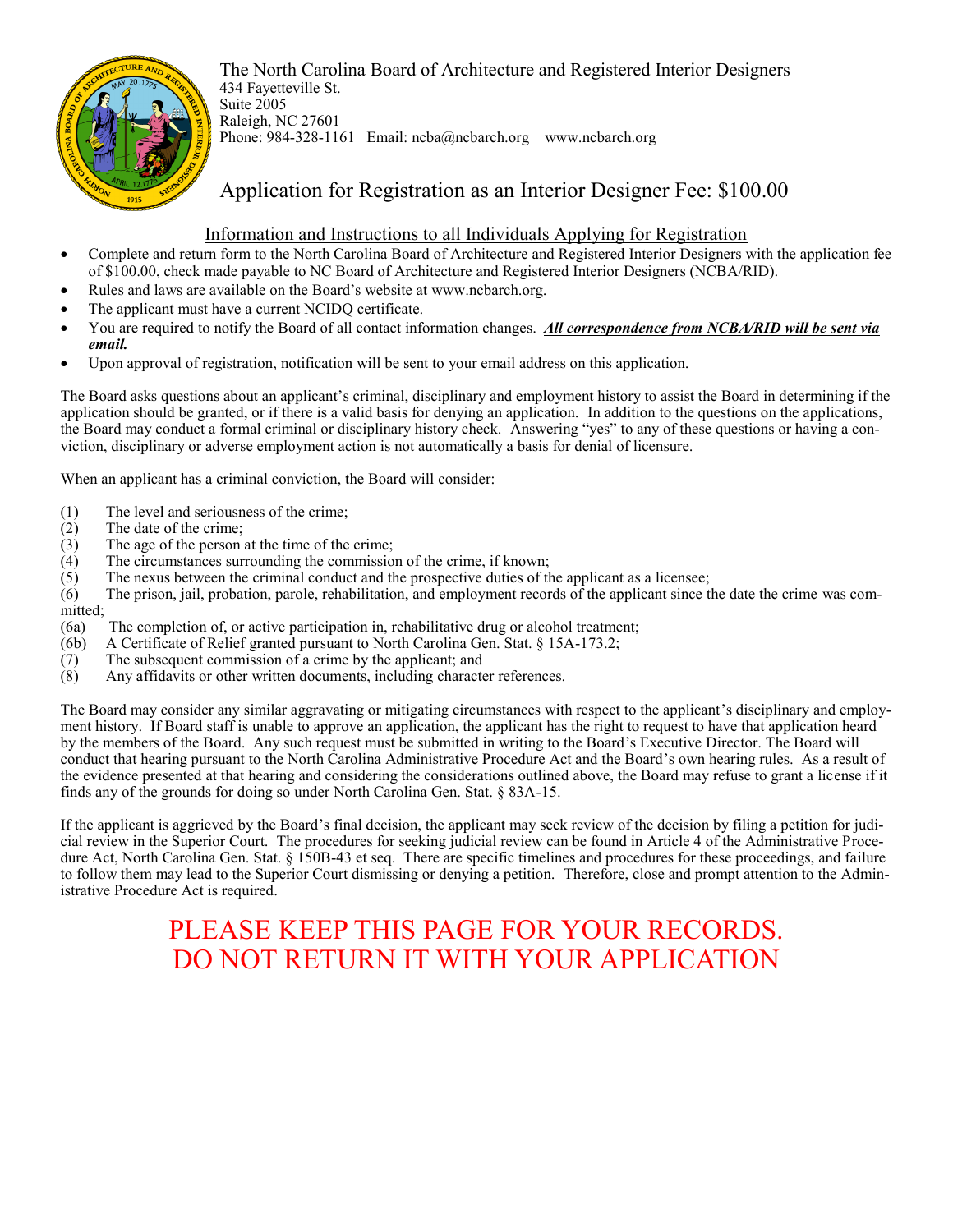The North Carolina Board of Architecture and Registered Interior Designers 434 Fayetteville St. Suite 2005 Raleigh, NC 27601 984-328-1161 ncba@ncbarch.org www.ncbarch.org

## Application for Registration as an Interior Designer Page One

| Name (as preferred on registration):                                                                                                                                                                                                     |                      |                           |
|------------------------------------------------------------------------------------------------------------------------------------------------------------------------------------------------------------------------------------------|----------------------|---------------------------|
|                                                                                                                                                                                                                                          |                      |                           |
| Middle                                                                                                                                                                                                                                   |                      |                           |
|                                                                                                                                                                                                                                          |                      |                           |
| Title _____________________________(Jr. Sr. etc.)                                                                                                                                                                                        |                      |                           |
|                                                                                                                                                                                                                                          |                      |                           |
| Mailing Address _Home _Firm (select preferred)                                                                                                                                                                                           |                      |                           |
| Firm Name                                                                                                                                                                                                                                |                      |                           |
| Street<br>Suite/Rm.                                                                                                                                                                                                                      |                      |                           |
| $\overline{City}$                                                                                                                                                                                                                        | <b>State</b>         | $\overline{\mathrm{Zip}}$ |
| All correspondence from NCBA/RID will be via email. Please print your email address clearly.                                                                                                                                             |                      |                           |
|                                                                                                                                                                                                                                          |                      |                           |
| Phone Number:                                                                                                                                                                                                                            |                      |                           |
| Firm/Business Phone Number:                                                                                                                                                                                                              |                      |                           |
|                                                                                                                                                                                                                                          |                      |                           |
| Date of Birth:                                                                                                                                                                                                                           | Place of Birth: 1999 |                           |
| NCIDQ Certificate Number:                                                                                                                                                                                                                |                      |                           |
| Certification                                                                                                                                                                                                                            |                      |                           |
|                                                                                                                                                                                                                                          |                      |                           |
| <b>IMPORTANT</b> If you have NOT offered or rendered registered interior design services in the State of North Carolina please<br>certify below.<br>certify that I have NOT offered or rendered interior design services<br>$\mathbf{I}$ |                      |                           |
| (Full Name, typed or printed.)                                                                                                                                                                                                           |                      |                           |

in the State of North Carolina as a registered interior designer.

If you have offered and rendered registered interior design services in the State of North Carolina attach a statement as to the current status of the project, project location and owner name.

 $\frac{1}{2}$